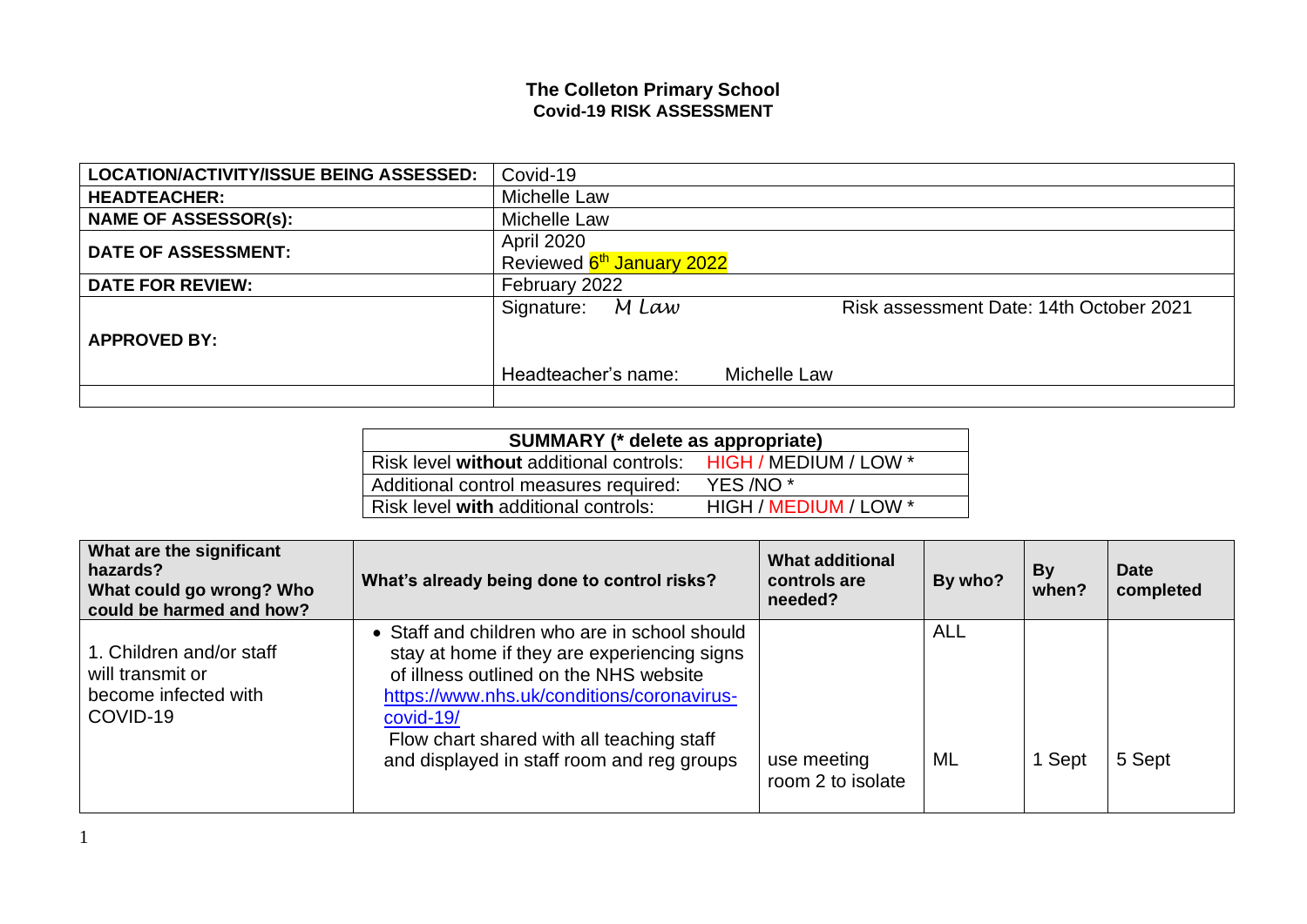|                                       | • Updated flow chart outlining what to do in<br>event of symptoms in school or at home<br>circulated to parents and staff and<br>displayed in teams and staff room.                                                                                                                                                                                                                                                 | any suspected<br>cases |                              |  |
|---------------------------------------|---------------------------------------------------------------------------------------------------------------------------------------------------------------------------------------------------------------------------------------------------------------------------------------------------------------------------------------------------------------------------------------------------------------------|------------------------|------------------------------|--|
|                                       | Children showing symptoms in school must be<br>isolated in meeting room 2, with an adult<br>outside. They will be sent home through usual<br>school procedures if they are in experiencing<br>the signs and symptoms of Covid 19 as given<br>in NHS website or<br>staff have noticed these signs and symptoms                                                                                                       |                        |                              |  |
|                                       | • all children and young people aged<br>between 5 and 18 years and 6 months and<br>adults identified as a contact of someone<br>with COVID-19 are strongly advised to take<br>a lateral flow test every day for 7 days and<br>continue to attend their setting as normal,<br>unless they have a positive test result.                                                                                               |                        |                              |  |
|                                       | Daily testing of close contacts applies to: all<br>contacts who are fully vaccinated adults ie<br>people who have had 2 doses of an<br>approved vaccine; all children and young<br>people aged 5 to 18 years and 6 months,<br>regardless of their vaccination status;<br>people who are not able to get vaccinated<br>for medical reasons; people taking part, or<br>have taken part, in an approved clinical trial |                        | /ML/                         |  |
| <b>COVID Home School</b><br>Agreement | for a COVID-19 vaccine<br>• Staff in school must follow the government<br>guidelines given on the NHS site                                                                                                                                                                                                                                                                                                          |                        | Admin<br><b>ML</b><br>Admin/ |  |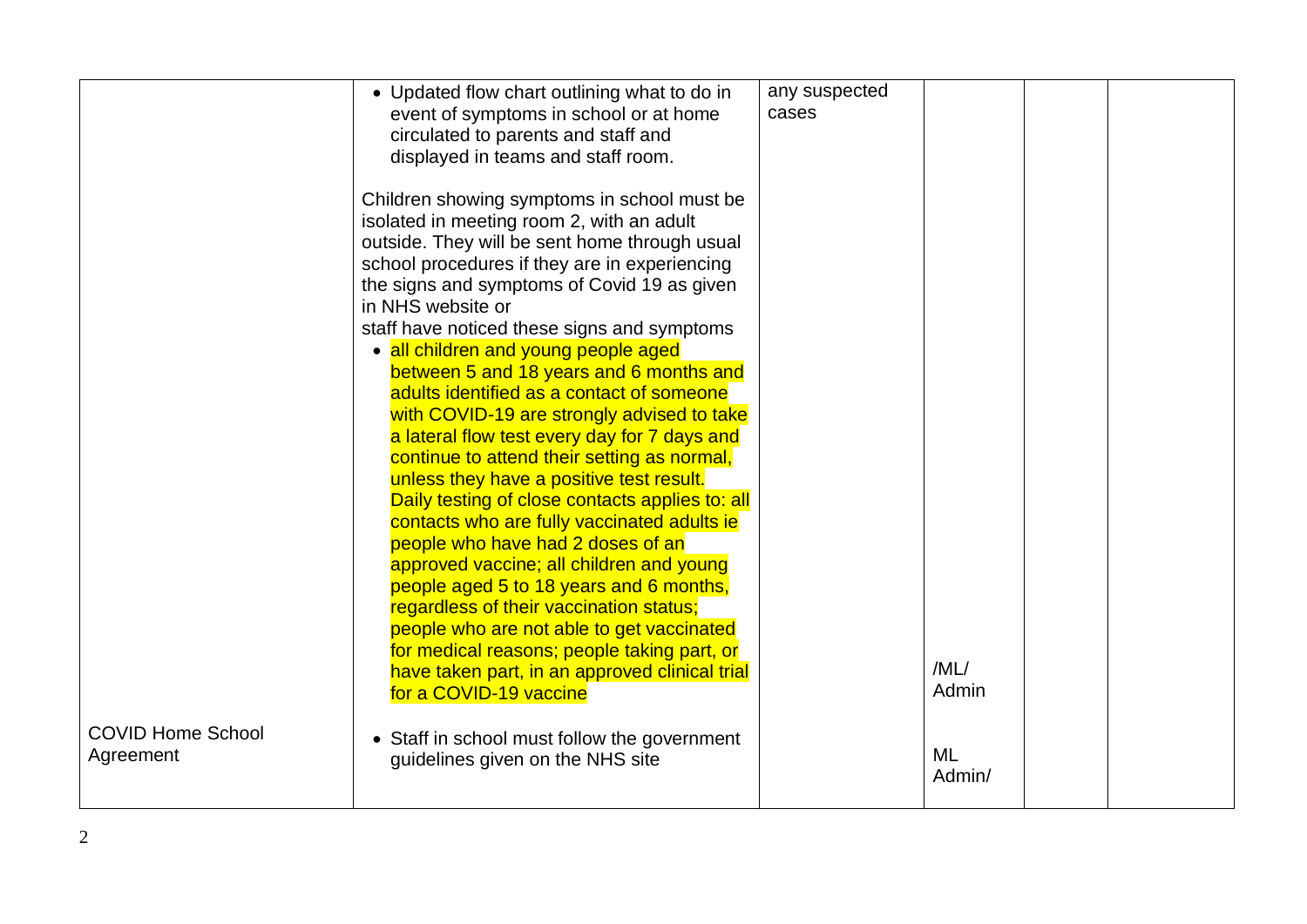| • As of Tuesday 11/1 PCR testing is<br>temporarily suspended. This will mean that<br>anyone who receives a positive LFD test<br>result will be required to self-isolate<br>immediately and will not be required to take<br>a confirmatory PCR test.                                                                                                                         |           |                      |  |
|-----------------------------------------------------------------------------------------------------------------------------------------------------------------------------------------------------------------------------------------------------------------------------------------------------------------------------------------------------------------------------|-----------|----------------------|--|
| • self-isolation can end after 7 days following<br>2 negative lateral flow tests on day 6 and<br>day 7. If these are both negative and the<br>child/adult has no symptoms then they can<br>return to school on day 7.                                                                                                                                                       |           |                      |  |
| • All staff and children experiencing the signs<br>and symptoms on this site to Inform HT<br>immediately and follow the school<br>procedures for sickness absence.                                                                                                                                                                                                          | CS/TA's   | June 1 <sup>st</sup> |  |
| • Staff must check the NHS website to look<br>for updates and apply this to their practice<br>if they have any concerns.                                                                                                                                                                                                                                                    |           |                      |  |
| • Reminders on the signs and symptoms and<br>links to the government and NHS websites<br>will be sent out regularly and when<br>changes have occurred in their guidance.<br>• Messaging from WBC will be shared with<br>families as a reminder of latest<br>recommendations and guidance<br>• Parents will be informed of any updates<br>and changes as updated from latest | <b>MH</b> | Sep<br>2nd           |  |
| information from the Dfe and NHS<br>regarding the signs and symptoms, and                                                                                                                                                                                                                                                                                                   | CS/TA     | June 1st             |  |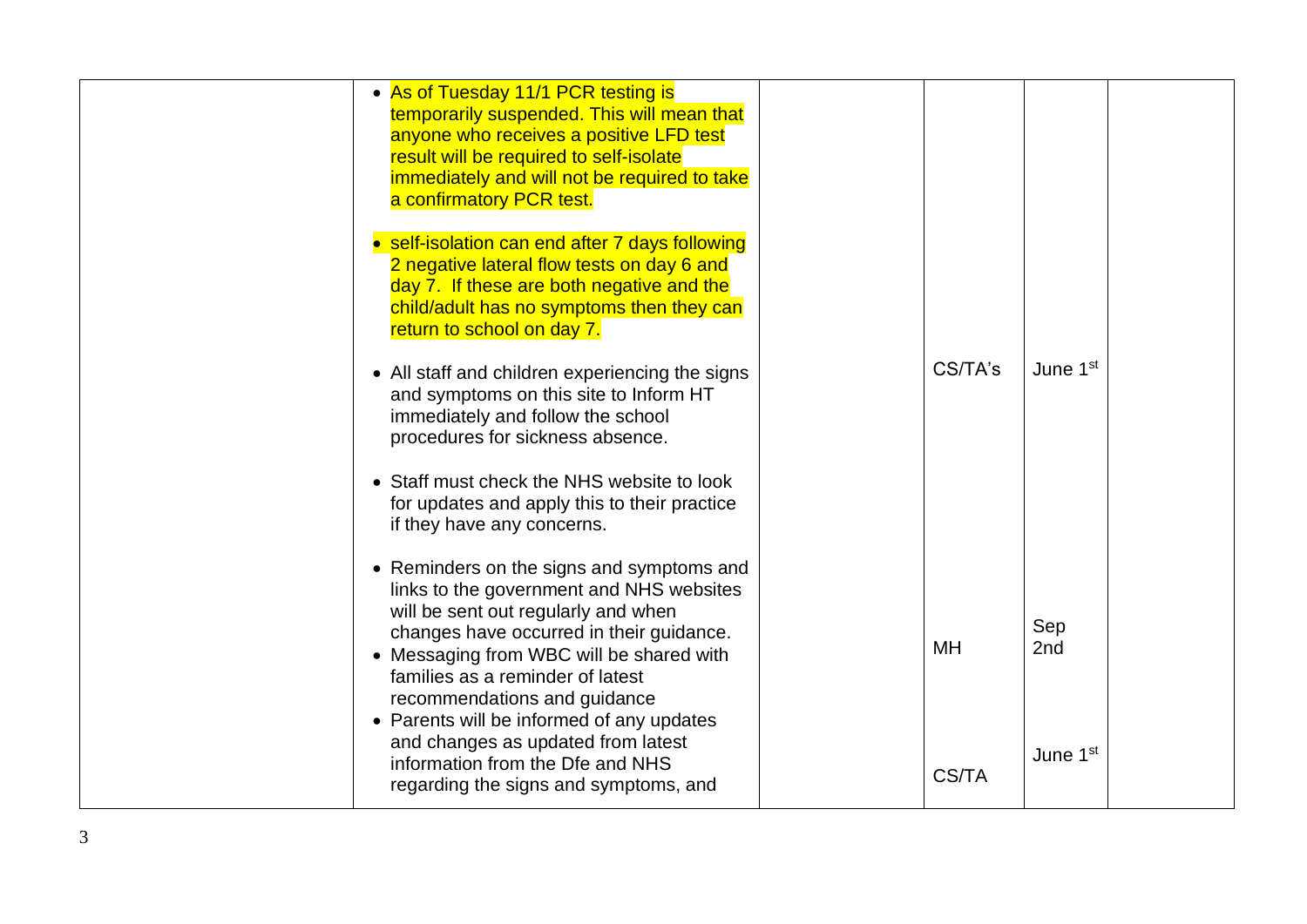|                                                                                  | how they need to respond, including if a<br>member of their family is<br>experiencing signs and symptoms.<br>• children can decide whether they wish to<br>wear a face mask whilst in school and will<br>be responsible for supply and management<br>of the mask to ensure it is used<br>appropriately and hygienically. There are<br>training videos showing safe use.                                                                                                                                                                    |                                                                   | Done               |             |  |
|----------------------------------------------------------------------------------|--------------------------------------------------------------------------------------------------------------------------------------------------------------------------------------------------------------------------------------------------------------------------------------------------------------------------------------------------------------------------------------------------------------------------------------------------------------------------------------------------------------------------------------------|-------------------------------------------------------------------|--------------------|-------------|--|
| 2. Children will transmit<br>infection to the home<br>environment from<br>school | • Staff are recommended to wear masks in<br>communal<br>• Face masks do not need to be worn<br>outside and wearing these at drop off or<br>pick up will be optional<br>• Many staff are voluntarily opting to take<br>twice weekly lateral flow testing and<br>reporting results to PHE and within school.<br>These should only be used if no symptoms<br>are present. A PCR should be used if<br>symptomatic.<br>• All staff over the age of 18 have either<br>received or been offered one or both doses<br>of vaccinations and boosters | posters to be<br>displayed around<br>school and in the<br>toilets | MH/CS<br><b>CS</b> |             |  |
|                                                                                  | <b>Procedures in school:</b>                                                                                                                                                                                                                                                                                                                                                                                                                                                                                                               |                                                                   |                    |             |  |
|                                                                                  | • children enter school through their reg<br>group external doors and arrive between<br>8.40 and 8.50 before registers are taken.<br>Any children arriving later than 8.50 need<br>to enter via the office. Staff to inform the<br>office if anyone in their reg that is expected<br>has not arrived by 9am.                                                                                                                                                                                                                               | Videos to be<br>shown regularly<br>in class                       |                    | <b>ASAP</b> |  |

4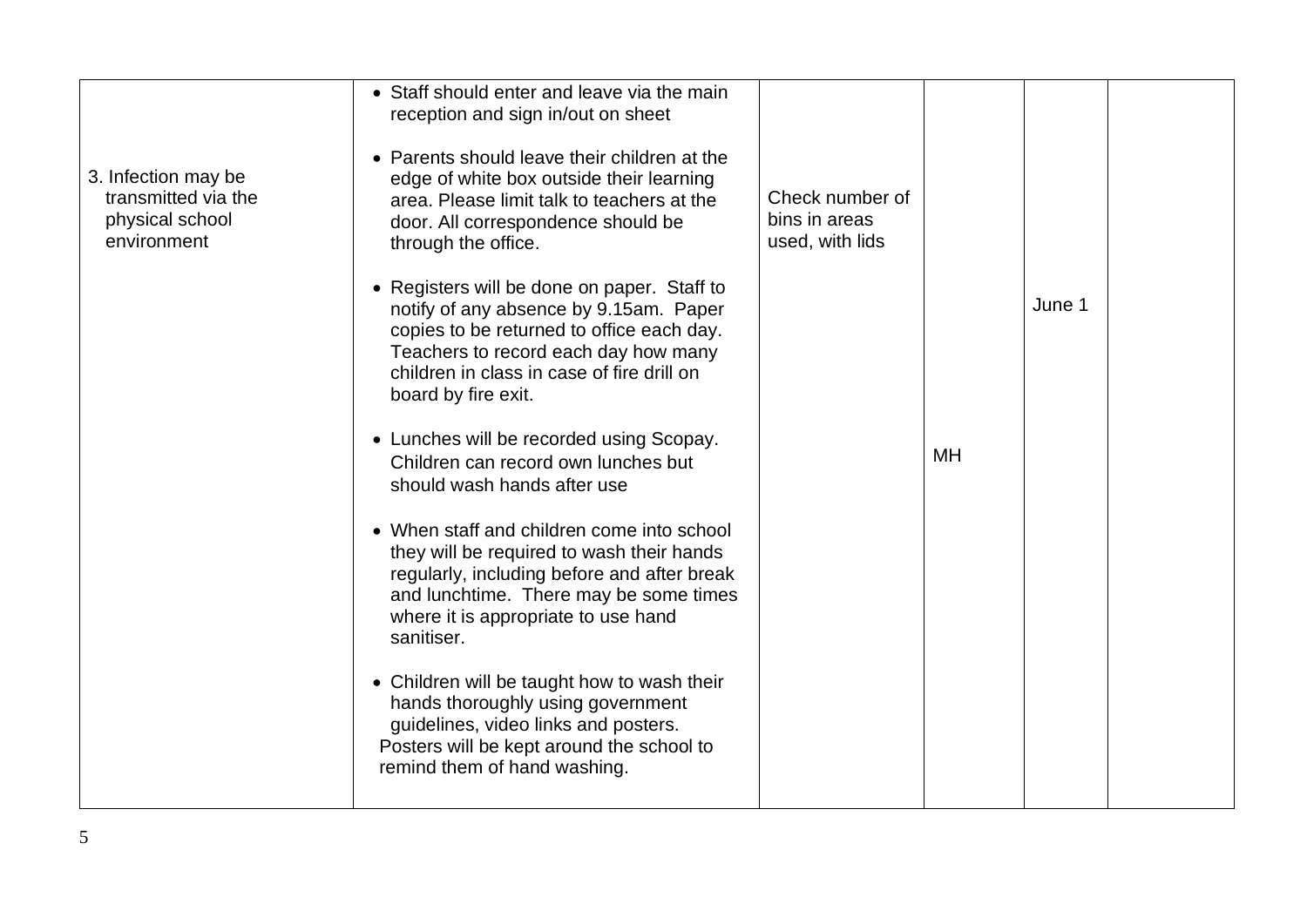| • Used tissues to be placed by the child in a<br>lined and covered bin.<br>• Children taught to cough and sneeze into<br>their elbow and away from the direction of<br>other children and adults.                                                                                                                                                                                                           |                                            | MH<br><b>MH</b> | Sept 20 |  |
|-------------------------------------------------------------------------------------------------------------------------------------------------------------------------------------------------------------------------------------------------------------------------------------------------------------------------------------------------------------------------------------------------------------|--------------------------------------------|-----------------|---------|--|
| Anyone entering the school will be asked<br>$\bullet$<br>to wash their hands and the poster giving<br>guidelines on safe ways to do this will be<br>pointed out to them by whoever greets<br>them.                                                                                                                                                                                                          |                                            |                 | Sept 20 |  |
| • Only planned visitors will be permitted in<br>school and they should sign in at the office<br>staff will notify the office and ensure it is<br>listed on global calendar. These visitors<br>should wear masks whilst in communal<br>areas of the building and unless advised by<br>a member of staff they do not need to do<br>so i.e. adequate ventilation/ staff/visitor<br>vaccination status checked. |                                            | TL/CS           | Sept 20 |  |
| • Peripatetic music lessons and some after<br>school clubs will resume in well ventilated<br>or outside areas with covid secure risk<br>assessments in place.                                                                                                                                                                                                                                               | cleaning kits for<br>each teaching<br>area | ML/VN           |         |  |
| • Medication and forms will need to be<br>handed to class teachers who will provide a<br>copy for central storage in the office.                                                                                                                                                                                                                                                                            |                                            |                 | July 20 |  |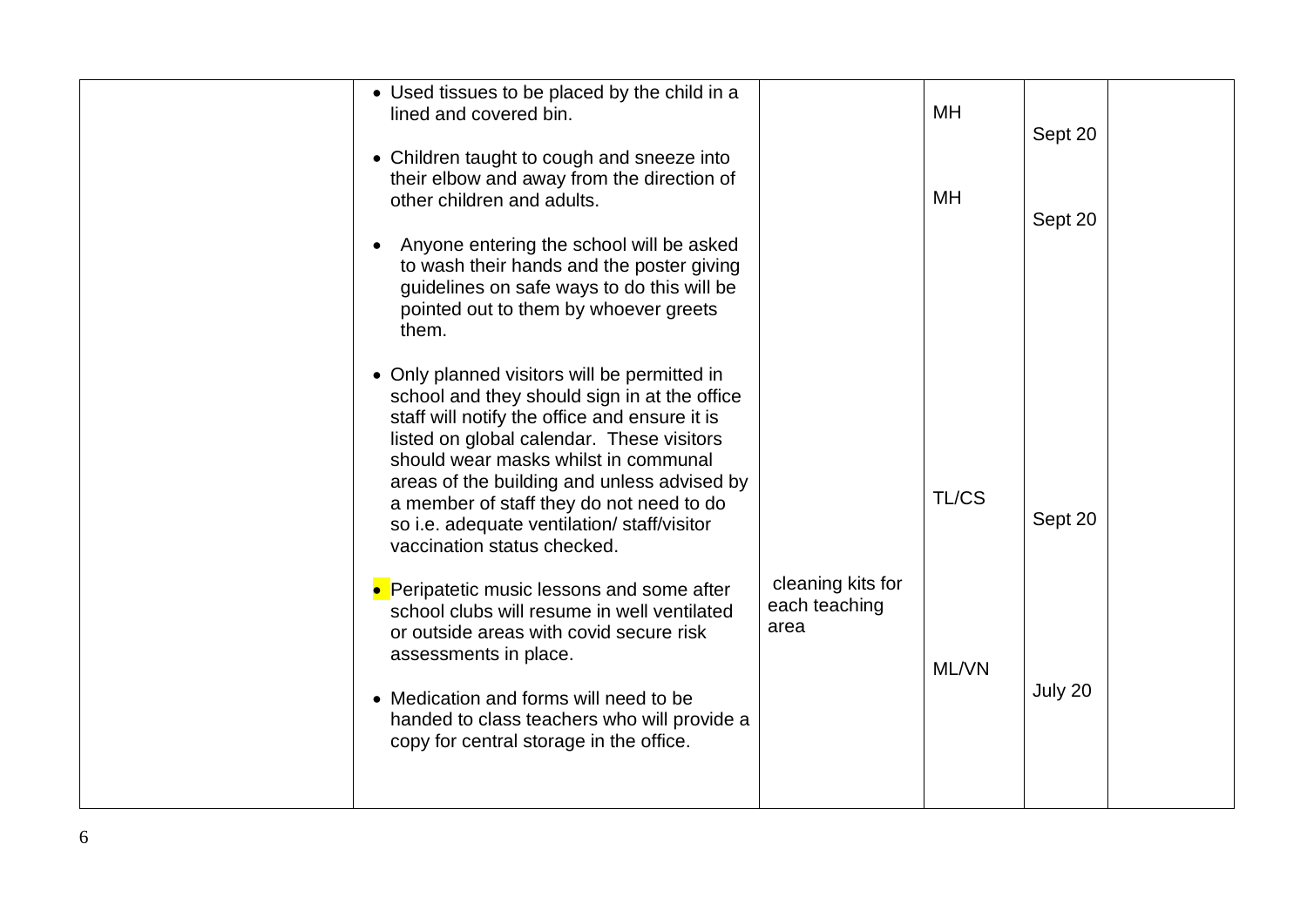| • All correspondence for the office will<br>continue be through e-mails or by<br>telephone                                                                                                         |                                      | <b>CS</b>                | June 1 <sup>st</sup> |
|----------------------------------------------------------------------------------------------------------------------------------------------------------------------------------------------------|--------------------------------------|--------------------------|----------------------|
| • Drop off area use for all children. Following<br>the one way system in the car park (not<br>turning in on the roundabout)                                                                        | ommunicate with<br>appropriate staff |                          |                      |
| • A way one-way system will be in operation<br>using 3 gates which will be open to reduce<br>touch points. Settings will be asked to<br>follow the footsteps and coloured arrows                   | Show Lunch<br>supervisors new        | <b>MH</b>                | Sept 20              |
| during busy periods.<br>• Children will also wash their hands before                                                                                                                               | set up                               | MH/ML                    | Dec 20               |
| leaving school at the end of the day.<br>• Children should bring their own named                                                                                                                   |                                      |                          |                      |
| water bottle which needs to be sent home<br>and cleaned each night. Only the<br>child's whose name is on the bottle should<br>handle the bottle, including collecting and<br>filling it in school. |                                      | <b>Class</b><br>teachers | Sept 2               |
| • No use of water fountains                                                                                                                                                                        |                                      |                          |                      |
| • Used tissues to be placed by the child in a<br>lined and covered bin                                                                                                                             |                                      |                          |                      |
| • The school cleaned by the cleaners, and<br>objects and surfaces to be regularly wiped<br>in reg areas throughout the day.                                                                        |                                      |                          |                      |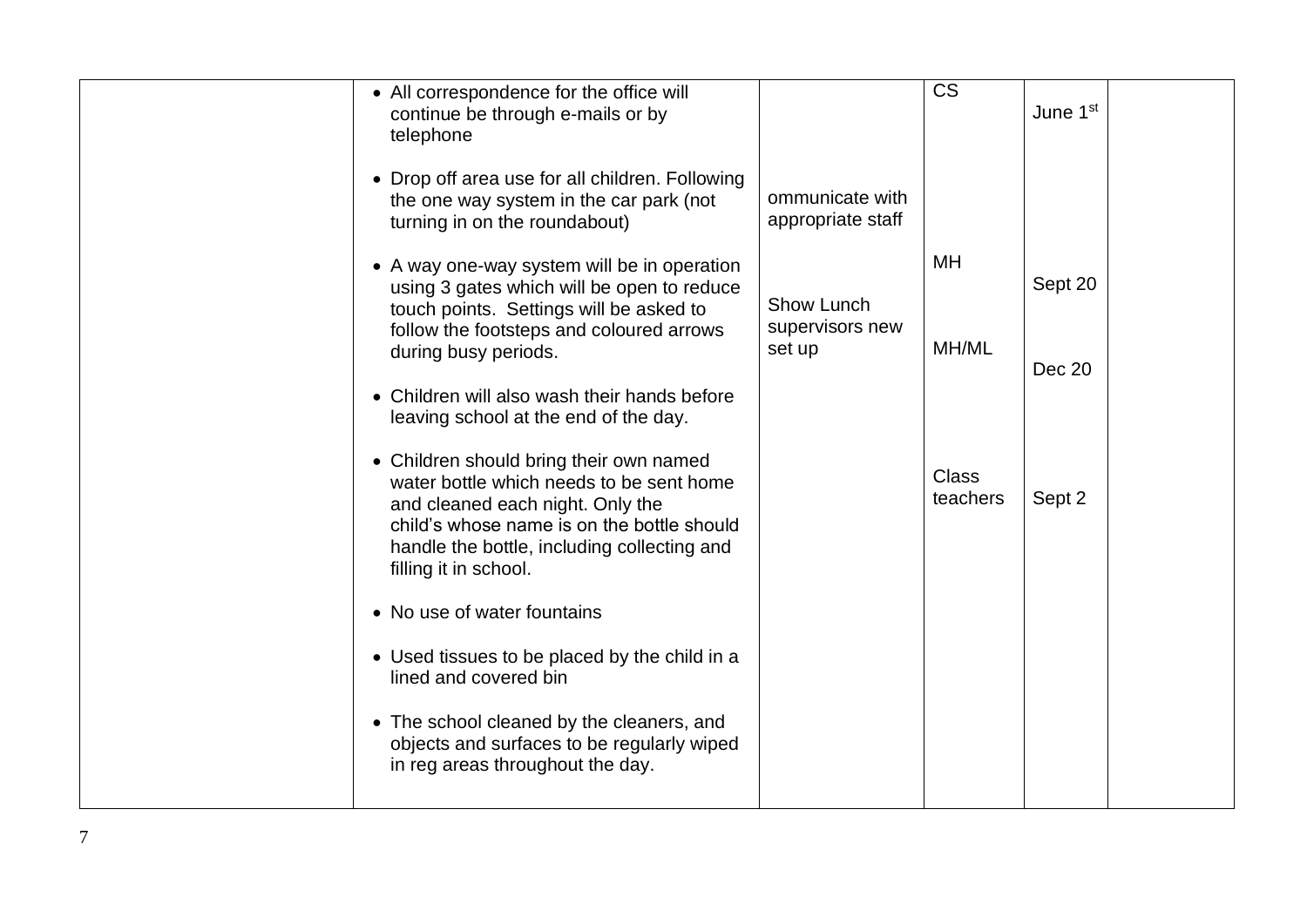| • Any staff using communal areas with<br>children should ensure they are cleaned<br>before and after use ie. Tables/ chairs/<br>touchpoints/resources                                                                                          |                                                                     |                    |               |  |
|------------------------------------------------------------------------------------------------------------------------------------------------------------------------------------------------------------------------------------------------|---------------------------------------------------------------------|--------------------|---------------|--|
| • Do not bring any additional items from<br>home into the school environment unless<br>these are necessary for learning (coats,<br>medication, glasses, lunchboxes &<br>waterbottles), spare trainers/ wellies and<br>book bags when required. | Training for lunch<br>time staff                                    |                    |               |  |
| • Lockers and coatpegs may be used but<br>should be closely supervised at the start<br>and end of day and wiped down regularly                                                                                                                 | ML/VN to<br>oversee                                                 | CS/MH              | Dec 20        |  |
| • Children can share resources such as<br>pencils and rulers                                                                                                                                                                                   | Children to be<br>reminded of rules<br>re handwashing,              |                    |               |  |
| • Bubbles will no longer exist unless<br>contingency plans need to be put in place -<br>should this be the case covid secure<br>teaching groups will be formed within each<br>team.                                                            | staying at tables<br>and movement<br>around the hall in<br>assembly | CS/ML              | Dec 20        |  |
| • Children will all eat in the main hall in their<br>teams. Regular cleaning will take place<br>between sittings. They will be allowed to<br>play together outside at lunchtimes.                                                              |                                                                     | ML/Team<br>Leaders | <b>Dec 20</b> |  |
| • Staff can work across teams unless<br>contingency plans need to be put in place<br>in the case of an outbreak                                                                                                                                | Playworkers to<br>teach children                                    |                    |               |  |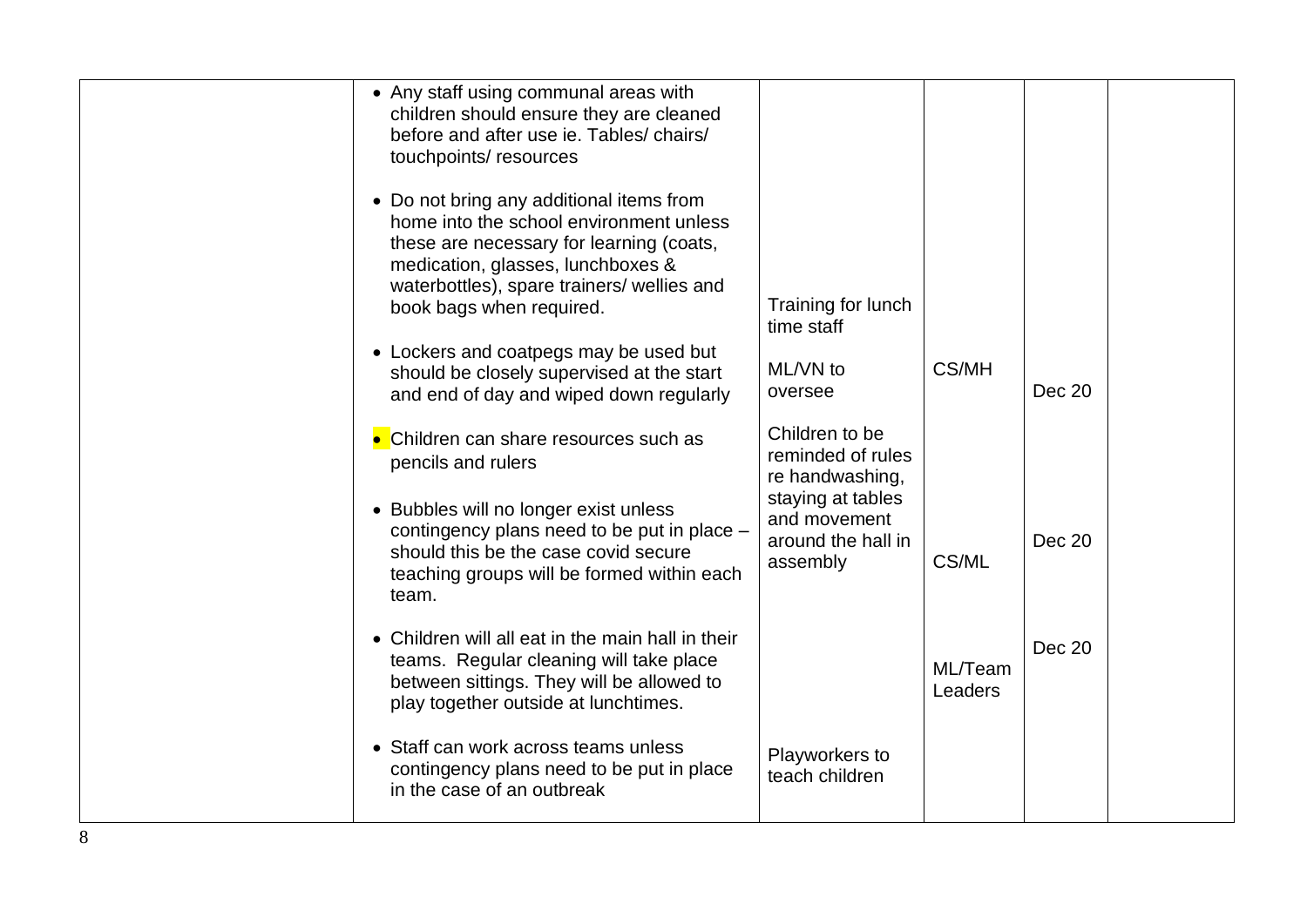| • Children should work/play outside as often                                                                                                                                                                                                                                                                                | new social                    |           |        |  |
|-----------------------------------------------------------------------------------------------------------------------------------------------------------------------------------------------------------------------------------------------------------------------------------------------------------------------------|-------------------------------|-----------|--------|--|
| as this is possible                                                                                                                                                                                                                                                                                                         | distanced games               |           |        |  |
| • All areas should be kept well ventilated.<br>Windows should be kept at least ajar for air<br>flow and doors where possible can be kept<br>open if room temperature 18 degrees or<br>above. If temperatures drop doors should<br>be opened for 'blasts' of air when children<br>are at lunch/ break to ensure good airflow |                               | <b>MH</b> | Dec 20 |  |
| • Thermometers are in each room to monitor<br>temperature levels                                                                                                                                                                                                                                                            | Lunch<br>playworkers<br>aware |           |        |  |
| • Ventilation units should be open                                                                                                                                                                                                                                                                                          |                               |           |        |  |
| • Seating arrangements can be as best suits<br>the learning and flexible between sitting at<br>desks and on the carpet unless<br>contingency plans need to be put in place                                                                                                                                                  |                               | ML        |        |  |
| • Children will eat lunch in the main hall.<br>Lunchbreaks will be staggered / overlap<br>between teams over 1 hour duration with<br>30 mins play and 30 mins eating time for<br>each team. Tables will be cleaned in<br>between sittings.                                                                                  |                               |           | Dec 20 |  |
| Children will line up to collect food table<br>by table from serving hatch/counter and<br>move to outside play as soon as each<br>table is finished.                                                                                                                                                                        |                               |           |        |  |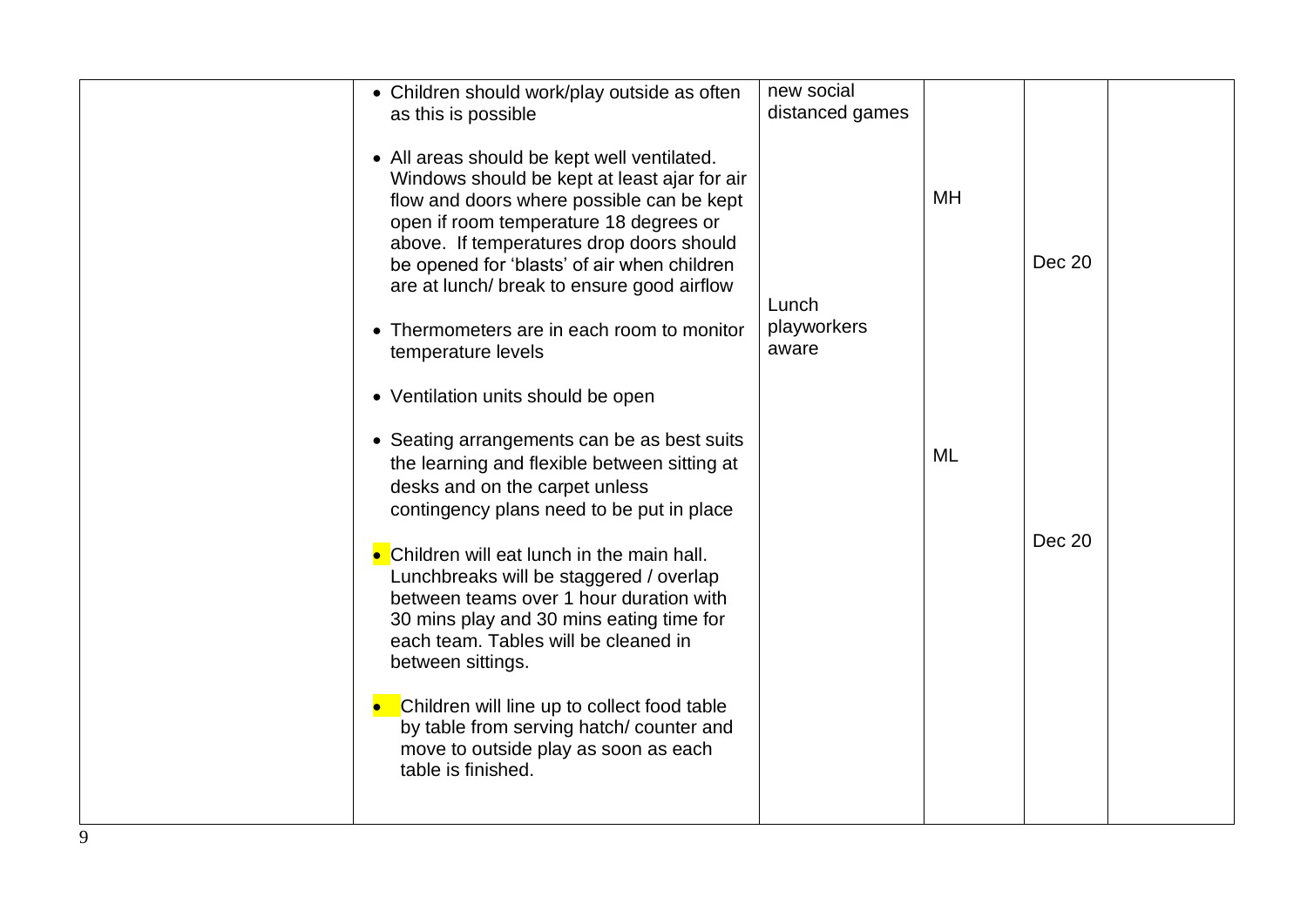| • Staff using staffroom will be able to do so<br>without limiting numbers but should ensure<br>they clean surfaces after use.                                                                                   |  |  |
|-----------------------------------------------------------------------------------------------------------------------------------------------------------------------------------------------------------------|--|--|
| • Children can use large play equipment<br>Some play equipment such as balls can<br>also be reintroduced                                                                                                        |  |  |
| • Wet play lunch play will take place in own<br>teams there will be no mixing on wet play<br>days                                                                                                               |  |  |
| • A single adult does not need to follow the<br>on-way system in school.                                                                                                                                        |  |  |
| • Children should mainly use toilets within<br>their teams – and these should be<br>supervised and cleaned regularly. At<br>lunchtimes pool and hall toilets can be<br>used by the whole school.                |  |  |
| • Adults should wear gloves when<br>performing any medical or intimate care<br>routines with children. Face masks, visors<br>and aprons will also be available for these<br>tasks. As per intimate care policy. |  |  |
| • ASC & EDO will be offered during autumn<br>term. A separate risk assessment is in<br>place for this.                                                                                                          |  |  |
| • PE kit will be brought into school. On PE<br>days children may not need to change for                                                                                                                         |  |  |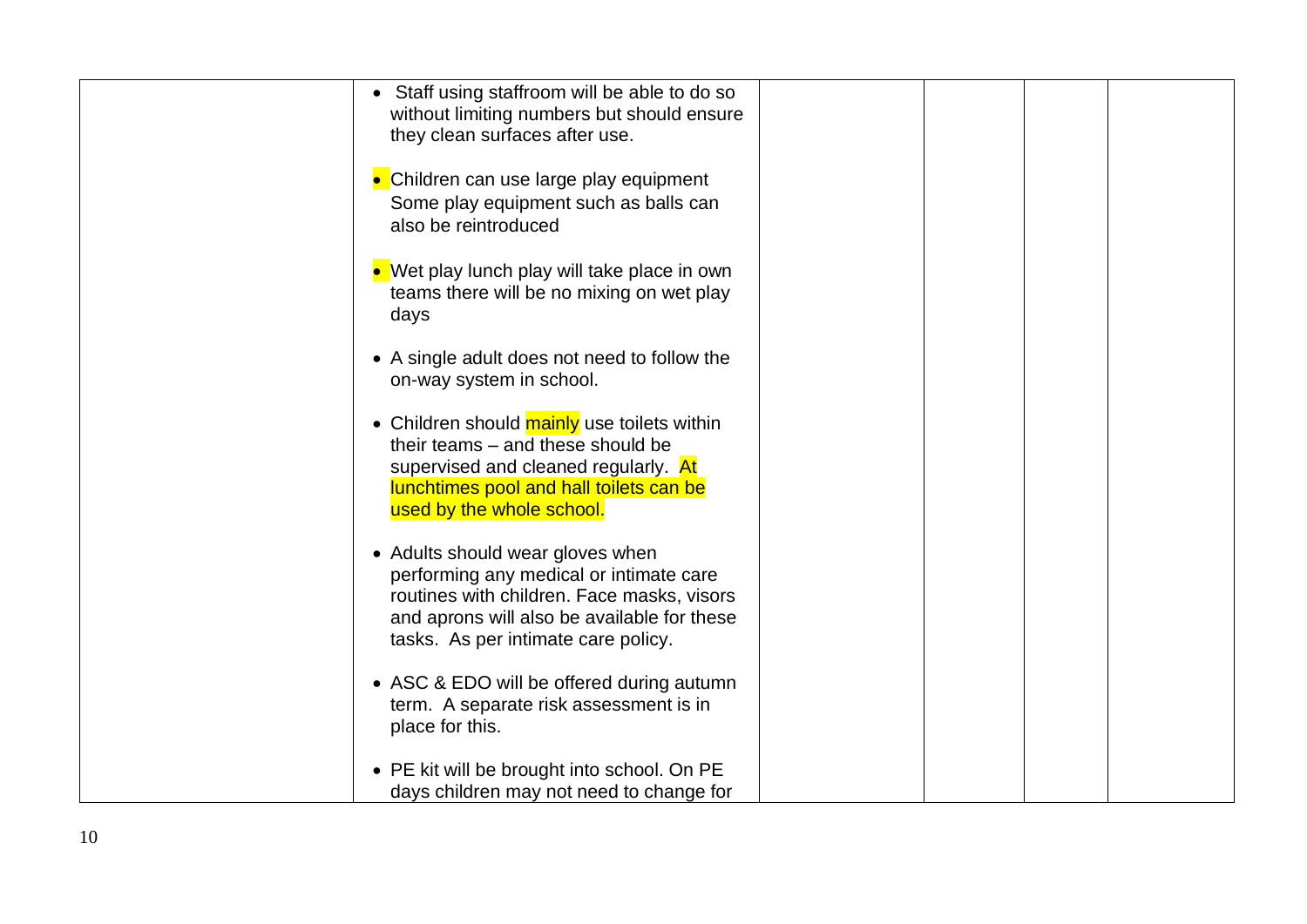| outdoor PE if they wear appropriate clothes<br>and shoes.                                                                                                                                     |  |  |
|-----------------------------------------------------------------------------------------------------------------------------------------------------------------------------------------------|--|--|
| • Library use can resume but children should<br>wash their hands before and after selecting<br>books and should be closely supervised in<br>small groups by an adult from their reg<br>group. |  |  |
| • Outdoor play equipment such as climbing<br>frames may be used                                                                                                                               |  |  |

| <b>REVIEWS AND REVISIONS</b> |                            |                               |                                                                         |                                          |                        |  |  |
|------------------------------|----------------------------|-------------------------------|-------------------------------------------------------------------------|------------------------------------------|------------------------|--|--|
| <b>Review</b><br>date        | Name of<br><b>Assessor</b> | Is assessment<br>still valid? | If not, list adjustments with details of who will action and by<br>when | <b>Approved by</b><br><b>Headteacher</b> | Date of<br>next review |  |  |
| April 20                     | C.Norris                   | Yes                           | To be reviewed with staff and governors                                 | <b>YES</b>                               | May 20                 |  |  |
| June 20                      | C Norris                   | Yes                           | To be reviewed with staff                                               | <b>YES</b>                               | July 20                |  |  |
| July 20                      | M Law                      | Yes                           | To be reviewed with staff and Governors                                 | <b>YES</b>                               | August 20              |  |  |
| Sept 20                      | M Law<br>V Neale           | Yes                           | To be reviewed with staff and Governors                                 | <b>YES</b>                               | Nov 20                 |  |  |
| <b>Nov 20</b>                | M Law<br>V Neale           | Yes                           | To be reviewed by staff and governors                                   | <b>YES</b>                               | Dec 20                 |  |  |
| Dec 20                       | M Law<br>V Neale           | Yes                           | To be reviewed by staff and governors                                   | <b>YES</b>                               | <b>Jan 21</b>          |  |  |
| <b>Jan 21</b>                | M Law<br>V Neale           | Yes                           | To be reviewed by staff and governors                                   | <b>YES</b>                               | Mar 21                 |  |  |